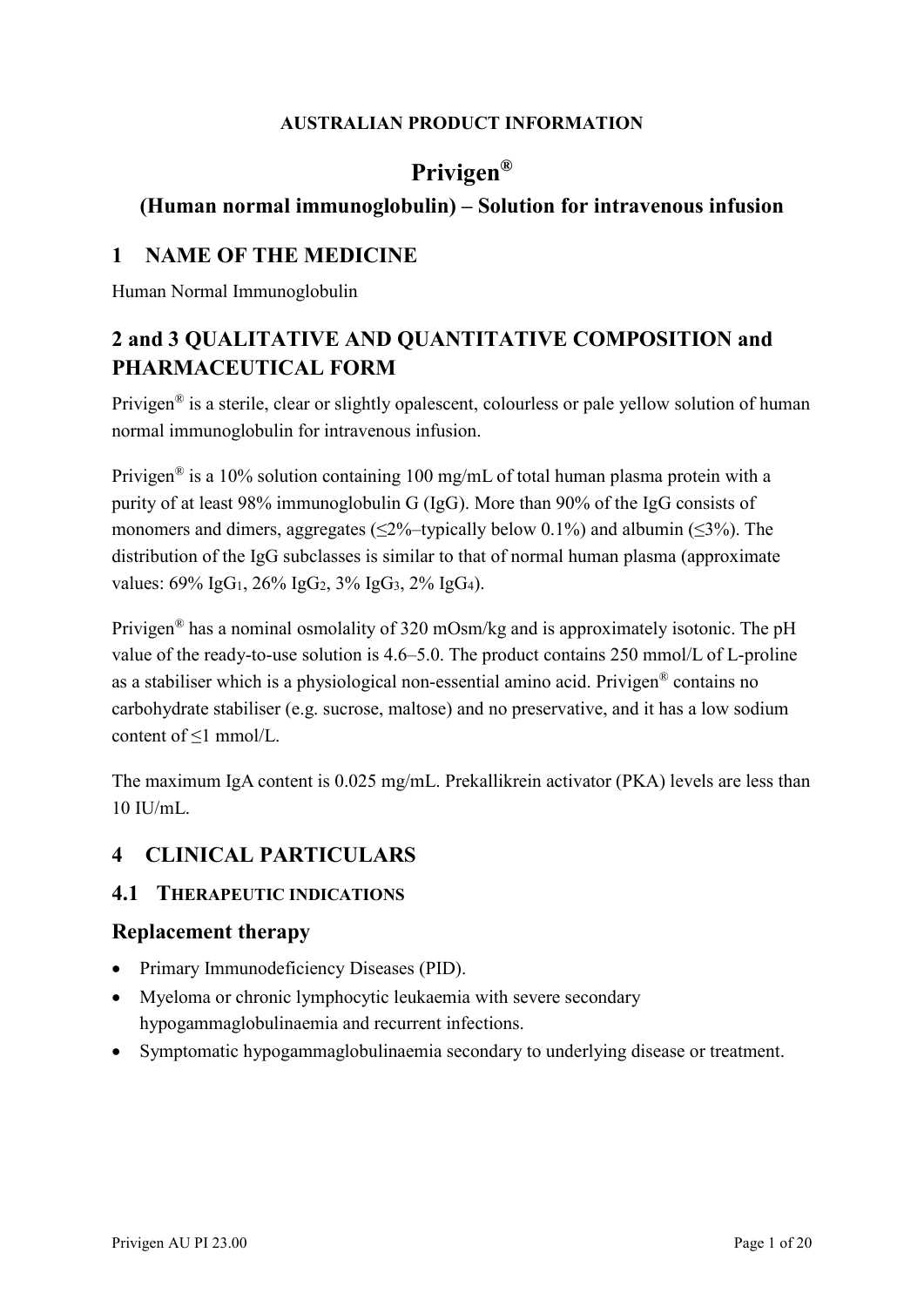### **Immunomodulatory therapy**

- Idiopathic Thrombocytopenic Purpura (ITP) in patients at high risk of bleeding or prior to surgery to correct the platelet count.
- Guillain-Barré Syndrome (GBS).
- Kawasaki disease.
- Chronic Inflammatory Demyelinating Polyneuropathy (CIDP).
- Multifocal Motor Neuropathy (MMN).
- Myasthenia Gravis (MG) exacerbations.
- Lambert-Eaton Myasthenic Syndrome (LEMS).
- Stiff Person Syndrome (SPS).

#### **4.2 DOSE AND METHOD OF ADMINISTRATION**

#### **Dosage**

The dose and dose regimen are dependent on the indication. The recommended dosage and dosage regimen are summarised in **Table 1** and are given as a guideline.

| <b>Indication</b>                                                                                                                                        | <b>Dose</b>                        | <b>Frequency of infusions</b>                                                                                                                       |
|----------------------------------------------------------------------------------------------------------------------------------------------------------|------------------------------------|-----------------------------------------------------------------------------------------------------------------------------------------------------|
| <b>Replacement therapy</b>                                                                                                                               |                                    |                                                                                                                                                     |
| Primary immunodeficiency<br>diseases                                                                                                                     | Starting dose: $0.4 - 0.8$ g/kg bw | Every 2–4 weeks to obtain IgG trough<br>level of at least $4-6$ g/L<br>3–6 months are required after the<br>initiation of therapy for equilibration |
|                                                                                                                                                          | Thereafter: $0.2 - 0.8$ g/kg bw    | $2-4$ weeks                                                                                                                                         |
| Secondary immunodeficiency<br>myeloma or chronic<br>lymphocytic leukaemia<br>with severe secondary<br>hypogammaglobulinaemia<br>and recurrent infections | 0.2–0.4 $g/kg$ bw                  | Every 3–4 weeks to obtain IgG trough<br>level of at least 4–6 g/L                                                                                   |
| Symptomatic<br>hypogammaglobulinaemia<br>secondary to underlying disease<br>or treatment                                                                 | 0.2–0.4 $g/kg$ bw                  | Every 3-4 weeks to obtain IgG trough<br>level of at least $4-6$ g/L                                                                                 |

#### **Table 1: Dosage recommendations and frequency of infusions**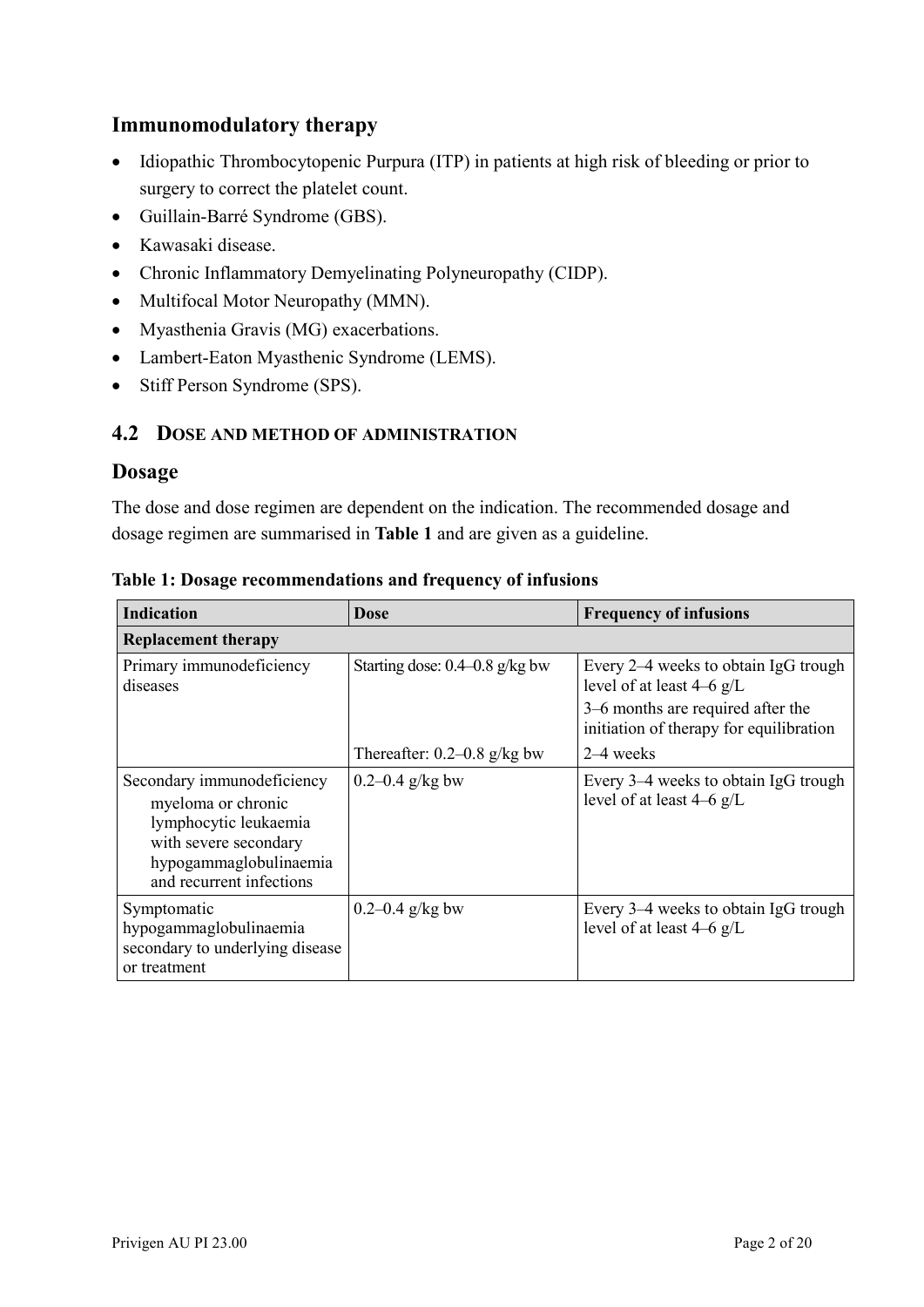| <b>Immunomodulatory therapy</b>                      |                                                                             |                                                                            |  |
|------------------------------------------------------|-----------------------------------------------------------------------------|----------------------------------------------------------------------------|--|
| Idiopathic thrombocytopenic<br>purpura               | $0.8-1$ g/kg bw<br>or                                                       | On day 1, possibly repeated once<br>within 3 days                          |  |
|                                                      | $0.4$ g/kg bw/day                                                           | Over 2–5 days                                                              |  |
|                                                      |                                                                             | Treatment can be repeated if relapse<br>occurs                             |  |
| Guillain-Barré syndrome                              | $0.4$ g/kg bw/day                                                           | Over 5 days                                                                |  |
|                                                      |                                                                             | (experience in children limited)                                           |  |
| Kawasaki disease                                     | $1.6-2$ g/kg bw<br>or                                                       | In divided doses over 2-5 days in<br>association with acetylsalicylic acid |  |
|                                                      | $2$ g/kg bw                                                                 | In one dose in association with<br>acetylsalicylic acid                    |  |
| Chronic inflammatory<br>demyelinating polyneuropathy | Starting dose: 2 g/kg bw                                                    | In divided doses over 2–5 days                                             |  |
|                                                      | Maintenance: 1 g/kg bw                                                      | Every 3 weeks over 1-2 days                                                |  |
| Multifocal motor neuropathy                          | Induction: 2 g/kg bw                                                        | In divided doses over 2-5 days                                             |  |
|                                                      | Maintenance: 0.4-2 g/kg bw                                                  | Every 2–6 weeks                                                            |  |
| Myasthenia gravis<br>exacerbations                   | Prior to surgery or during<br>myasthenic crisis<br>Induction: $1-2$ g/kg bw | In divided doses over 2–5 days                                             |  |
|                                                      | Maintenance: $0.4-1$ g/kg bw                                                | Every 4–6 weeks                                                            |  |
| Lambert-Eaton myasthenic<br>syndrome                 | Induction: 2 g/kg bw                                                        | In divided doses over 2–5 days                                             |  |
|                                                      | Maintenance: 0.4-1 g/kg bw                                                  | Every 2-6 weeks                                                            |  |
| Stiff person syndrome                                | Induction: 2 g/kg bw                                                        | In divided doses over 2–5 days                                             |  |
|                                                      | Maintenance: 1-2 g/kg bw                                                    | Every 4-6 weeks                                                            |  |

The dosage may need to be individualised for each patient depending on the pharmacokinetic and/or clinical response.

 $bw = body weight.$ 

## **Administration**

CAUTION: Privigen® contains no antimicrobial preservative. It must, therefore, be used immediately after opening the bottle. Any unused portion should be discarded appropriately. Use in one patient on one occasion only. Do not use if the solution has been frozen. The name and batch number of the product should be recorded every time Privigen® is administered to a patient in order to maintain a link between the patient and the batch of the product.

Privigen® should be infused intravenously. Patients naive to human normal immunoglobulin, patients switched from an alternative IVIg product or patients who have not received IVIg for a long time should have vital signs and general status monitored regularly during and for the first hour after the first infusion. In such patients the initial infusion rate is 0.3 mL/kg body weight/hr. If well tolerated, the rate of administration may gradually be increased to 4.8 mL/kg body weight/hr. In a clinical study in PID patients, the maximum infusion rate was 7.2 mL/kg body weight/hr (see section 5.1 Pharmacodynamic properties- Clinical trials).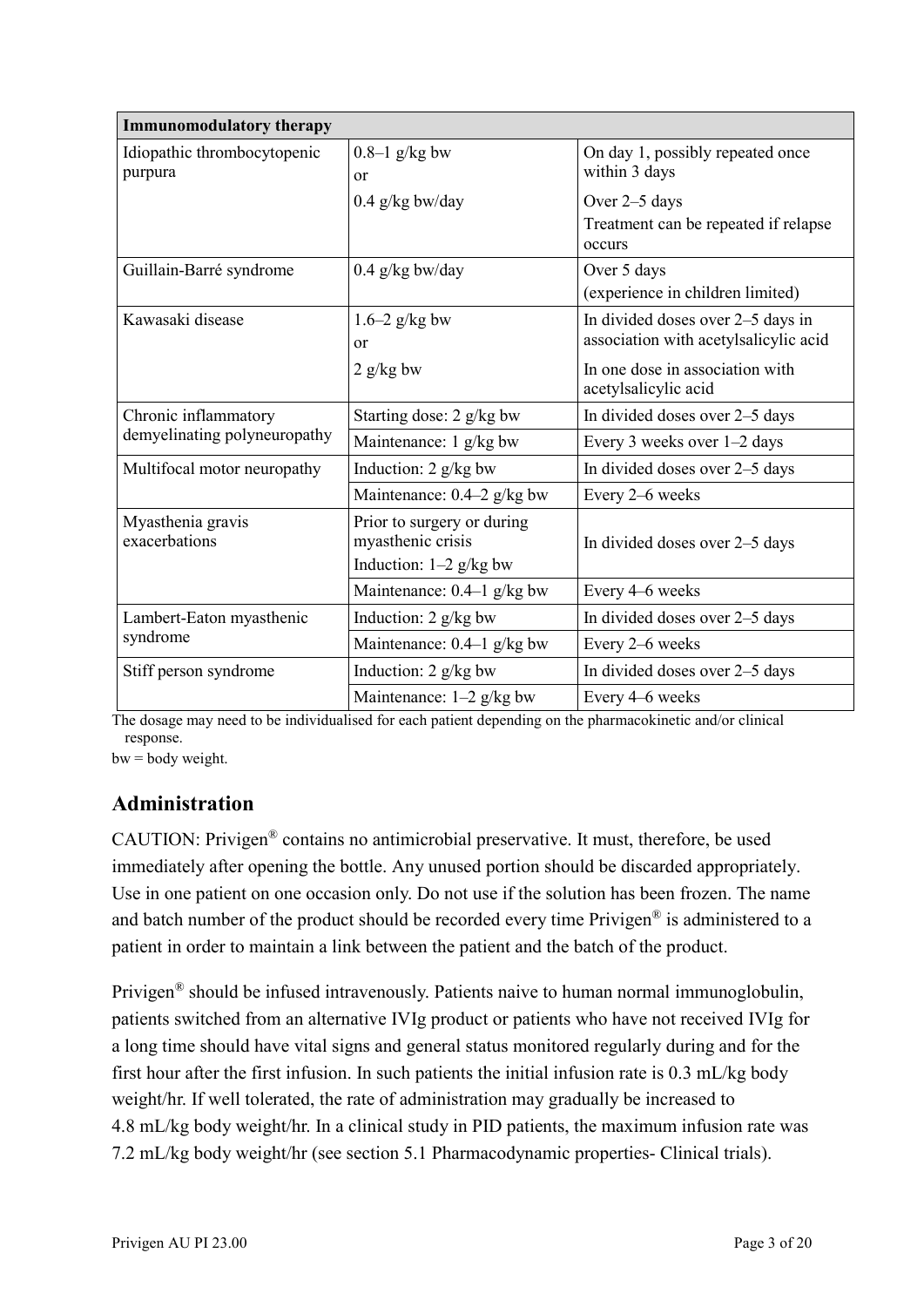In patients at risk for acute renal failure or thromboembolic adverse reactions, IVIg products should be administered at the minimum rate of infusion and dose practicable.

In case of an adverse reaction, the rate of administration must be reduced or the infusion stopped. The treatment required depends on the nature and severity of the side effect.

In case of shock, the current medical standards for shock treatment should be implemented.

Privigen<sup>®</sup> is packaged as a ready-to-use solution in single use bottles. The product should be at room or body temperature before use. The solution should be clear or slightly opalescent. Do not use solutions that are cloudy or have particulate matter. Do not shake. Slight yellow colouration is of no concern and the product can still be used. Do not use if turbid.

Privigen<sup>®</sup> should always be administered by intravenous  $(IV)$  infusion using appropriate administration equipment. Privigen<sup>®</sup> is packaged in a glass bottle that must be vented during use.

Do not mix other medicinal products in the same infusion line. Privigen® must not be mixed with physiological saline. The infusion line may, however, be primed or flushed with physiological saline (0.9% sodium chloride).

Always pierce the stopper at its centre, within the marked area. If desired, Privigen® can be diluted with glucose 5% solution, using aseptic technique.

### **4.3 CONTRAINDICATIONS**

Hypersensitivity to the active substance or the excipient.

Hypersensitivity to human immunoglobulins, especially in patients with IgA deficiency where the patient has anti-IgA antibodies.

For patients with hyperprolinaemia type I and type II see section 4.4 Special warnings and precautions for use.

#### **4.4 SPECIAL WARNINGS AND PRECAUTIONS FOR USE**

Privigen® contains the excipient L-proline. Physicians should weigh the risk/benefit of Privigen<sup>®</sup> in patients with hyperprolinaemia type I and type II on an individual basis.

Certain severe adverse reactions may be related to the rate of infusion. Reactions to IVIg tend to be related to the infusion rate and are most likely to occur during the first hour of the infusion. The recommended infusion rate given in section 4.2 Dose and method of administration must be closely followed. Patients must be closely monitored and carefully observed for any symptoms throughout the infusion period.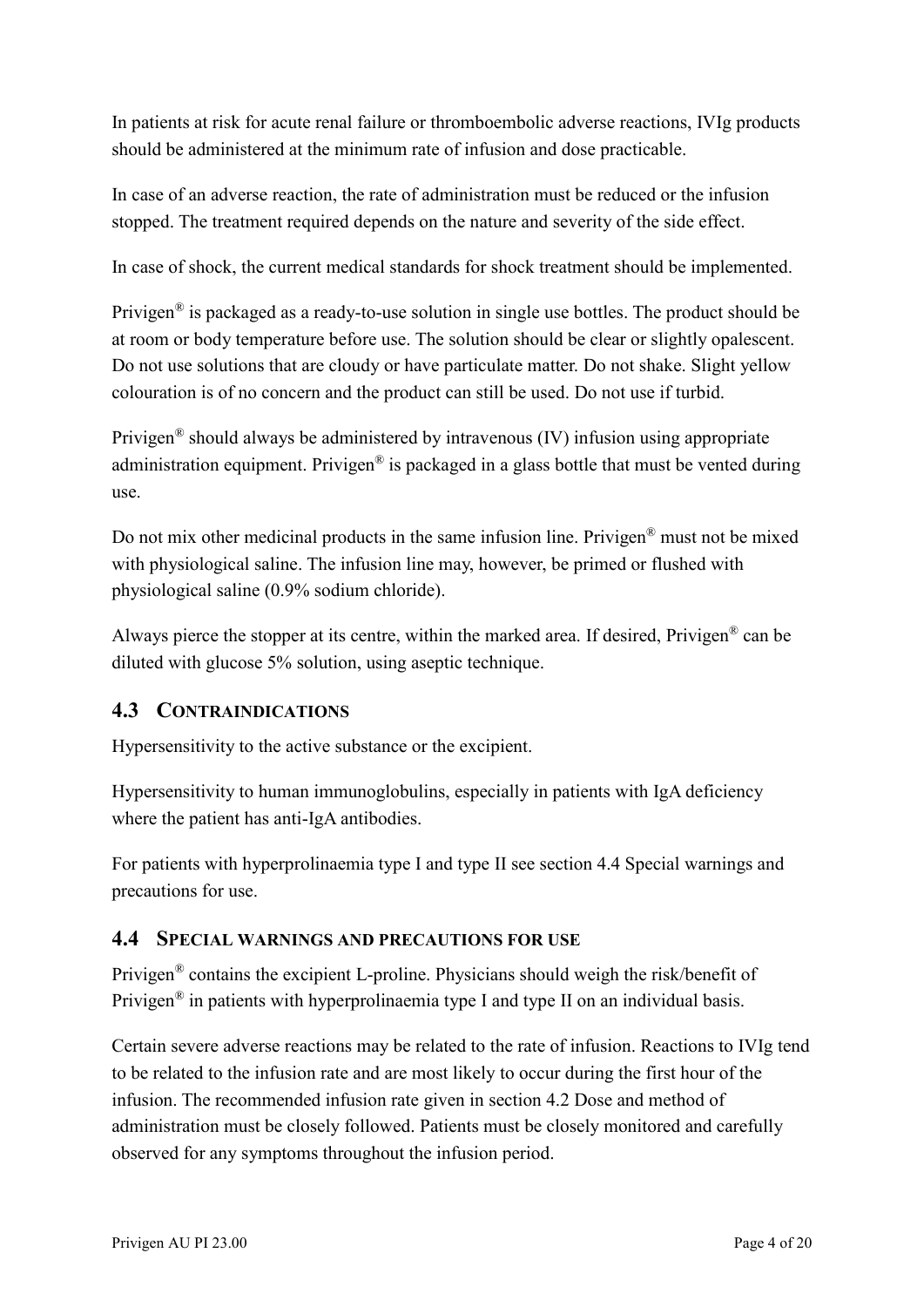Certain adverse reactions may occur more frequently:

- in case of high rate of infusion
- in patients with hypogammaglobulinaemia or agammaglobulinaemia, with or without IgA deficiency
- in patients who receive human immunoglobulin for the first time or, in rare cases, when the human normal immunoglobulin product is switched or when there has been a long interval since the previous infusion.

Potential complications can often be avoided by ensuring that patients:

- are not sensitive to human normal immunoglobulin by initially infusing the product slowly (0.3 mL/kg body weight/hr)
- are carefully monitored for any symptoms throughout the infusion period. In particular, patients naive to human normal immunoglobulin, patients switched from an alternative IVIg product or when there has been a long interval since the previous infusion, should be monitored during the first infusion and for the first hour after the first infusion, in order to detect potential adverse signs. All other patients should be observed for at least 20 minutes after administration.

In case of adverse reaction, either the rate of administration must be reduced or the infusion stopped. The treatment required depends on the nature and severity of the adverse reaction. In case of shock, standard medical treatment for shock should be implemented.

In all patients, IVIg administration requires:

- adequate hydration prior to the initiation of the infusion
- avoidance of concomitant use of loop diuretics

# **Hypersensitivity**

True hypersensitivity reactions are rare. They can occur in patients with anti-IgA antibodies. IVIg is not indicated in patients with selective IgA deficiency where the IgA deficiency is the only abnormality of concern.

Rarely, human normal immunoglobulin can induce a fall in blood pressure with anaphylactic reaction, even in patients who have tolerated previous treatment with human normal immunoglobulin.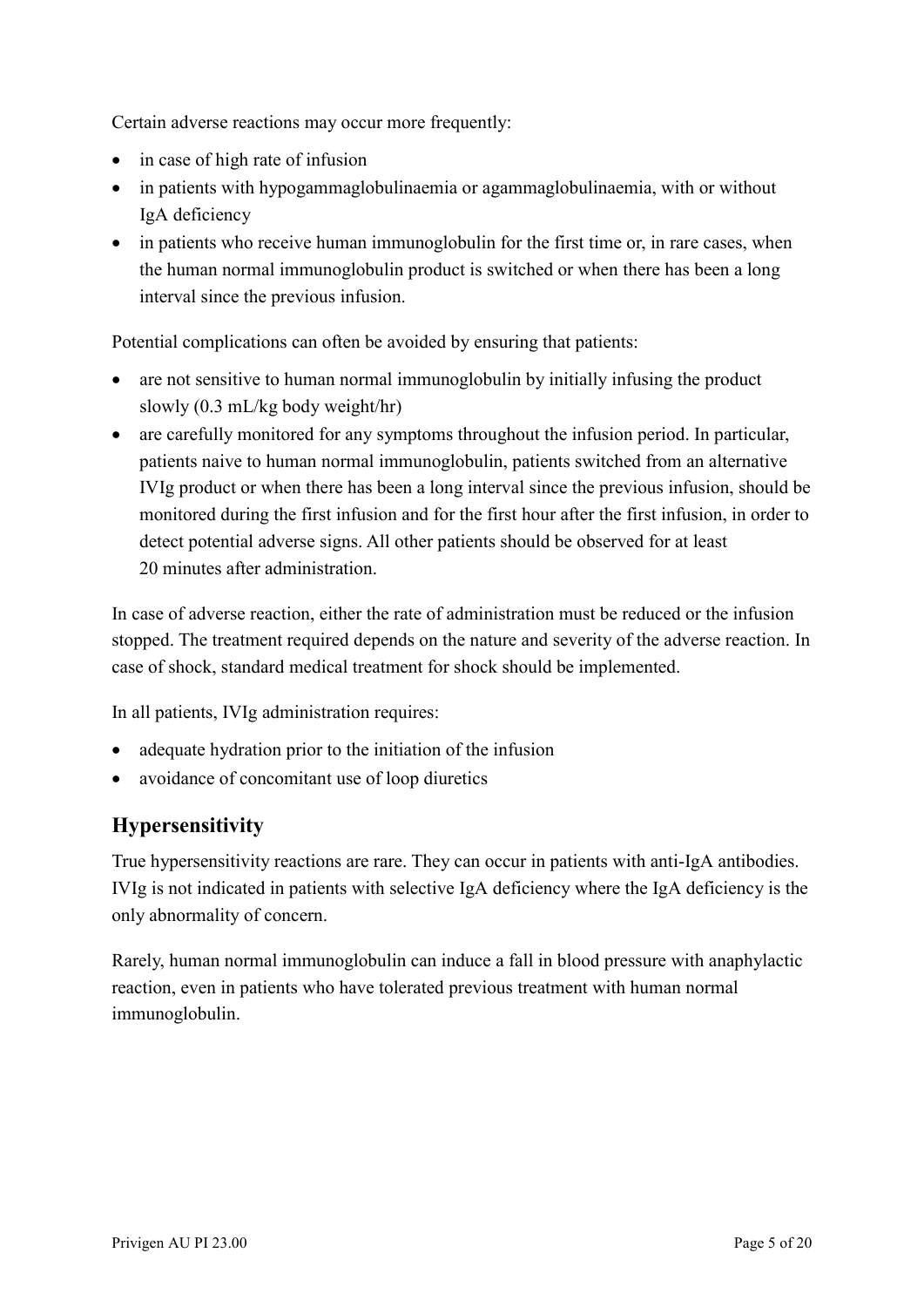## **Haemolytic Anaemia**

IVIg products can contain blood group antibodies (e.g. anti-A and anti-B) which may act as haemolysins and induce *in vivo* coating of red blood cells (RBC) with immunoglobulin, causing a positive direct antiglobulin reaction (Coombs' test) and, rarely, haemolysis. Haemolytic anaemia can develop subsequent to IVIg therapy due to enhanced RBC sequestration. The Privigen<sup>®</sup> manufacturing process includes an immunoaffinity chromatography (IAC) step that specifically reduces blood group A and B antibodies (isoagglutinins A and B). Clinical data with  $Privigen^{\circledR}$  manufactured with the IAC step show statistically significant reductions of haemolytic anaemia (see section 4.8 Adverse effects (Undesirable effects), section 5.1 Pharmacodynamic properties- Clinical trials).

Isolated cases of haemolysis-related renal dysfunction/renal failure or disseminated intravascular coagulation and death have occurred.

The following risk factors are associated with the development of haemolysis: high doses, whether given as a single administration or divided over several days; blood group A, B and AB (non-O blood group), and underlying inflammatory state. As this event was commonly reported in blood group A, B or AB (non-O blood group) patients receiving high doses for non-PID indications, increased vigilance is recommended.

Haemolysis has rarely been reported in patients given replacement therapy for PID.

IVIg recipients should be monitored for clinical signs and symptoms of haemolysis. If signs and/or symptoms of haemolysis develop during or after an IVIg infusion, discontinuation of the IVIg treatment should be considered by the treating physician (see also section 4.8 Adverse effects (Undesirable effects)).

## **Aseptic Meningitis Syndrome (AMS)**

Aseptic meningitis syndrome has been reported to occur in association with IVIg treatment.

Discontinuation of IVIg treatment has resulted in remission of AMS within several days without sequelae. The syndrome usually begins within several hours to 2 days following IVIg treatment. Cerebrospinal fluid studies are frequently positive with pleocytosis up to several thousand cells per mm<sup>3</sup>, predominantly from the granulocytic series, and elevated protein levels up to several grams/L, but negative culture results.

AMS may occur more frequently in association with high-dose ( $\geq$ 2 g/kg) IVIg treatment.

## **Thromboembolism**

There is clinical evidence of an association between IVIg administration and thromboembolic events such as myocardial infarction, cerebral vascular accident (including stroke),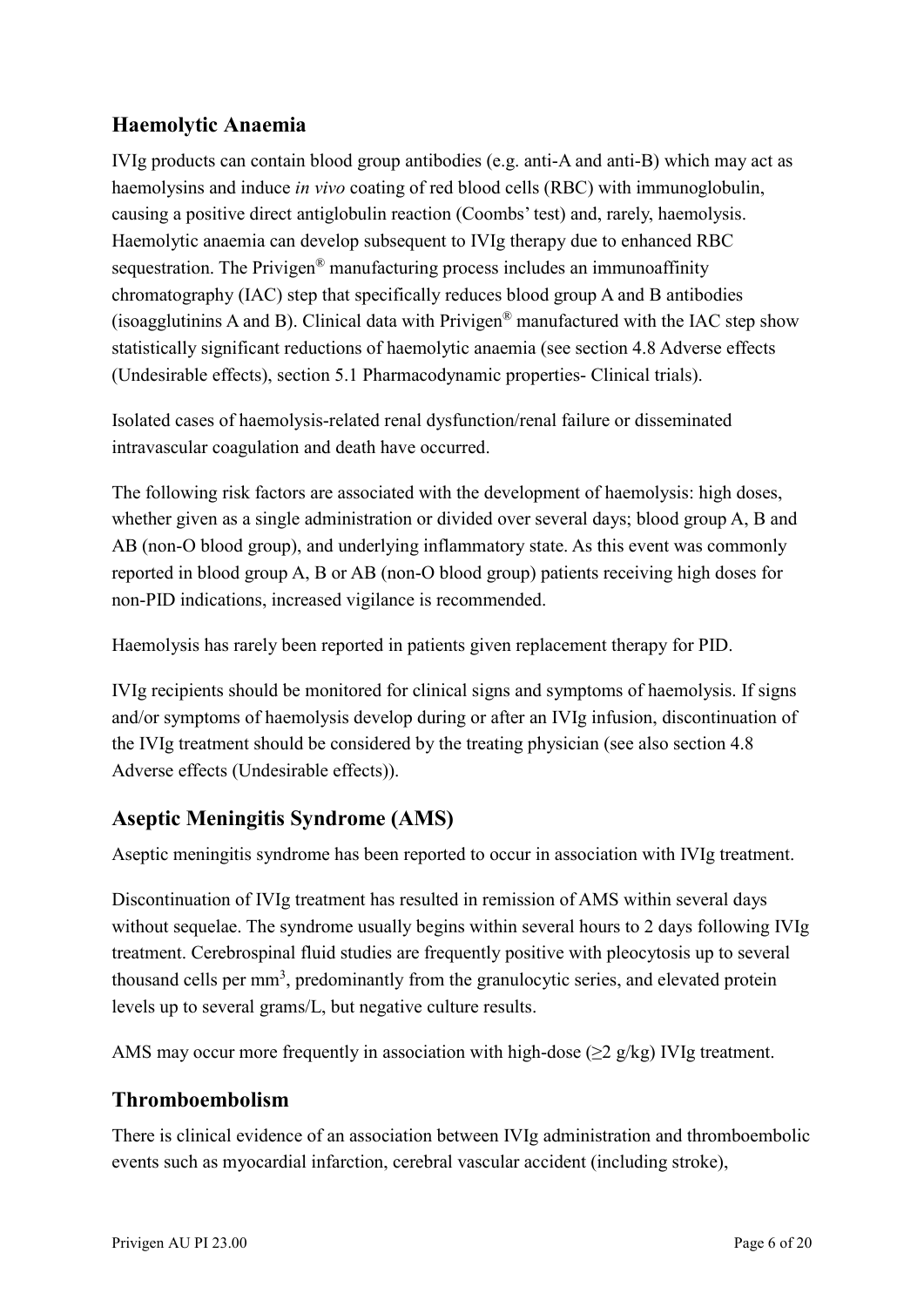pulmonary embolism and deep vein thromboses which is assumed to be related to a relative increase in blood viscosity through the high influx of immunoglobulin in at-risk patients. Caution should be exercised in prescribing and infusing IVIg in obese patients and in patients with pre-existing risk factors for thrombotic events (such as advanced age, hypertension, diabetes mellitus and a history of vascular disease or thrombotic episodes, patients with acquired or inherited thrombophilic disorders, patients with prolonged periods of immobilisation, severely hypovolaemic patients, patients with diseases which increase blood viscosity).

In patients at risk for thromboembolic adverse reactions, IVIg products should be administered at the minimum rate of infusion and dose practicable based on clinical judgement.

## **Acute Renal Failure**

Cases of acute renal failure have been reported in patients receiving IVIg therapy. In most cases, risk factors have been identified, such as pre-existing renal impairment, diabetes mellitus, hypovolaemia, overweight, concomitant nephrotoxic medicinal products or age over 65 years.

In cases of renal impairment, IVIg discontinuation should be considered. While these reports of renal dysfunction and acute renal failure have been associated with the use of many of the licensed IVIg products containing various excipients such as sucrose, glucose and maltose, those containing sucrose as a stabiliser accounted for a disproportionate share of the total number. In patients at risk, the use of IVIg products that do not contain sucrose should therefore be considered. Privigen® does not contain sucrose, maltose or glucose.

In patients at risk of acute renal failure, IVIg products should be administered at the minimum rate of infusion and dose practicable based on clinical judgement.

For patients suffering from diabetes mellitus and requiring dilution of Privigen® to lower concentrations, the presence of glucose in the recommended diluent should be taken into account.

# **Transfusion-Related Acute Lung Injury (TRALI)**

Noncardiogenic pulmonary oedema may very rarely occur following treatment with IVIg products, including Privigen®. TRALI is characterised by severe respiratory distress, pulmonary oedema, hypoxaemia, normal left ventricular function, and fever. Symptoms typically appear within 1 to 6 hours following treatment.

Monitor patients for pulmonary adverse reactions. TRALI may be managed using oxygen therapy with adequate ventilatory support.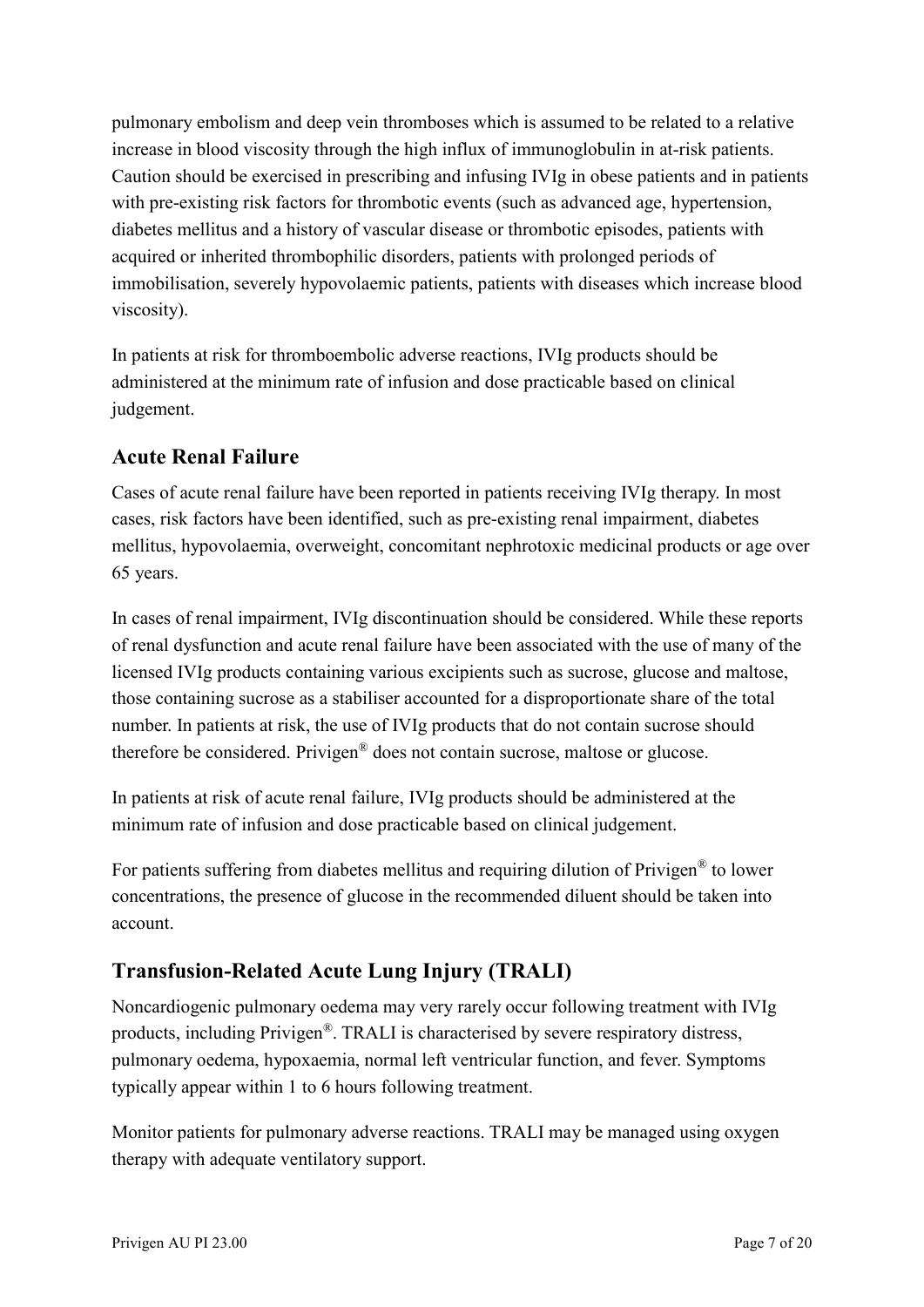## **Pathogen safety**

Privigen<sup>®</sup> manufacture includes standard measures to prevent infections resulting from the use of medicinal products prepared from human blood or plasma. These include: donor selection, screening of individual donations and plasma pools for specific markers of infection and the inclusion of effective manufacturing steps for the inactivation/removal of viruses. These multiple, complementary manufacturing processes include two dedicated steps to reduce the possibility of pathogen transmission: virus filtration and incubation at pH 4.

Despite this, when medicinal products prepared from human blood or plasma are administered, the possibility of transmitting infective agents cannot be totally excluded. This also applies to unknown or emerging viruses and other pathogens.

The measures taken are considered effective for enveloped viruses such as human immunodeficiency virus (HIV), hepatitis B (HBV), and hepatitis C (HCV), and for the non-enveloped viruses such as hepatitis A (HAV) and parvovirus B19.

There is reassuring clinical experience regarding the lack of hepatitis A or parvovirus B19 transmission with immunoglobulins and it is also assumed that the antibody content makes an important contribution to the viral safety.

Vaccination for patients in receipt of medicinal products from human plasma should be considered where appropriate.

# **Use in the elderly**

Clinical studies of Privigen® did not include sufficient numbers of patients aged 65 years and over to determine whether they respond differently than younger patients.

## **Paediatric use**

Although limited data is available, it is expected that the same warnings, precautions and risk factors apply to the paediatric population.

# *Treatment of PID*

Privigen® was evaluated in 19 children and 12 adolescents with PID. There were no apparent differences in the safety and efficacy profiles when compared to these profiles in adult patients. No paediatric specific dose was necessary to achieve the desired serum IgG levels. The use of Privigen® has not been established in paediatric patients with PID under the age of three years.

# *Treatment of ITP*

The use of Privigen<sup>®</sup> has not been established in patients with ITP under the age of 15 years.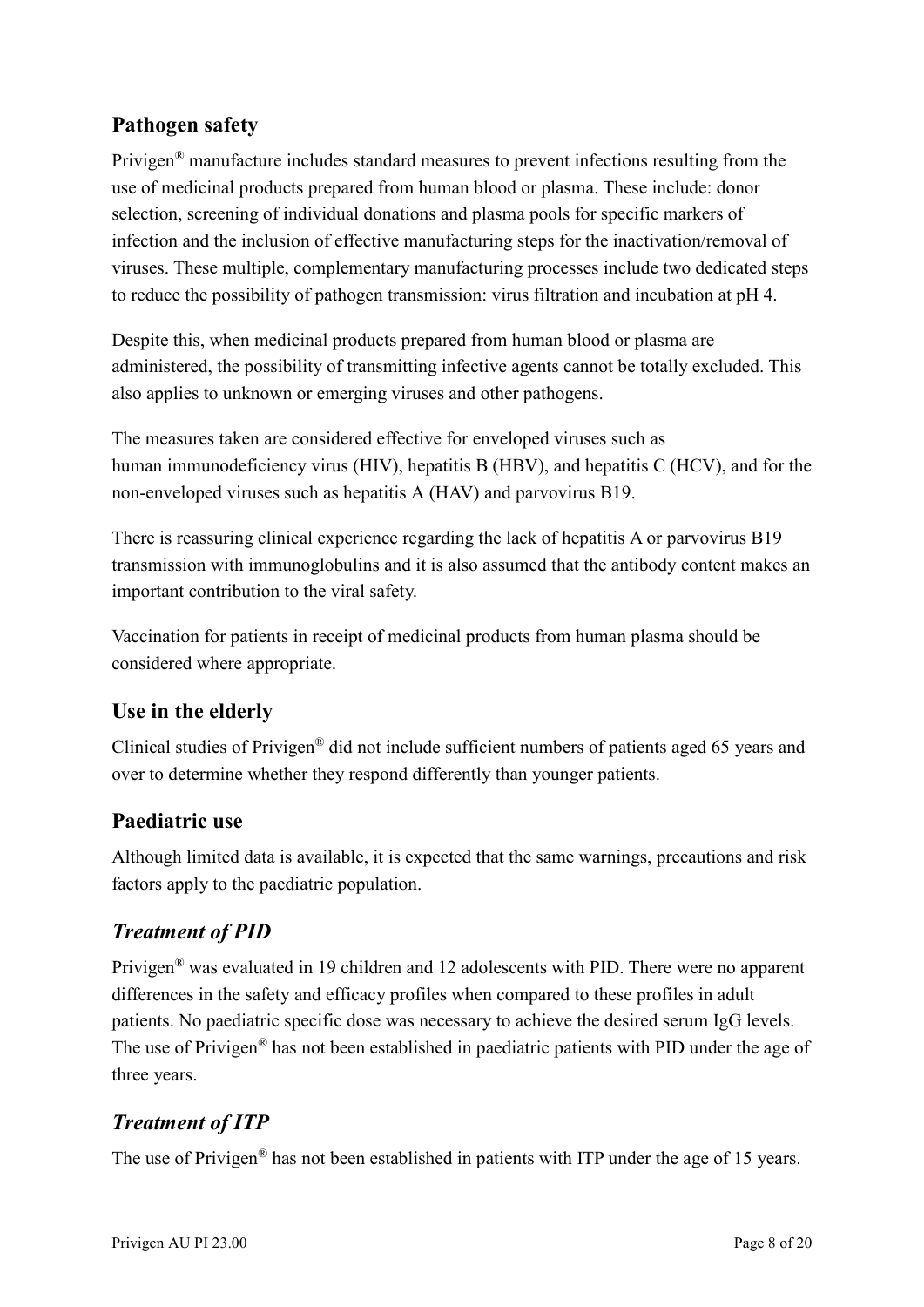# *Treatment of CIDP, MMN, MG, LEMS and SPS*

The use of Privigen® has not been established in patients with neurological indications under the age of 18 years.

For further information regarding the safety profile for use in paediatric patients with CIDP see section 5.1 Pharmacodynamic properties- Clinical trials (Post-Authorisation Safety Study).

## **Effects on laboratory tests**

### *Interference with serological testing*

After infusion of immunoglobulin the transitory rise of the various passively transferred antibodies in the patient's blood may result in misleading positive serological tests.

Passive transmission of antibodies to erythrocyte antigens, e.g. A, B, D may interfere with some serological tests for red cell allo-antibodies (e.g. Direct Agglutination Test (DAT), direct Coombs' test).

## **4.5 INTERACTIONS WITH OTHER MEDICINES AND OTHER FORMS OF INTERACTIONS**

### **Live attenuated virus vaccines**

Immunoglobulin administration may impair the efficacy of live attenuated virus vaccines such as measles, mumps, rubella and varicella for a period of at least six weeks and up to three months. After administration of Privigen®, an interval of three months should elapse before vaccination with live attenuated virus vaccines. In the case of measles, this impairment may persist for up to one year. Therefore patients receiving measles vaccine should have their antibody status checked.

## **Medicine interactions**

The interaction of Privigen® with other medicines has not been established.

### **4.6 FERTILITY, PREGNANCY AND LACTATION**

## **Effects on fertility**

No fertility studies have been conducted in animals using Privigen® or the excipient present in the formulation (L-proline). Clinical experience with immunoglobulins suggests that no harmful effects on fertility are to be expected.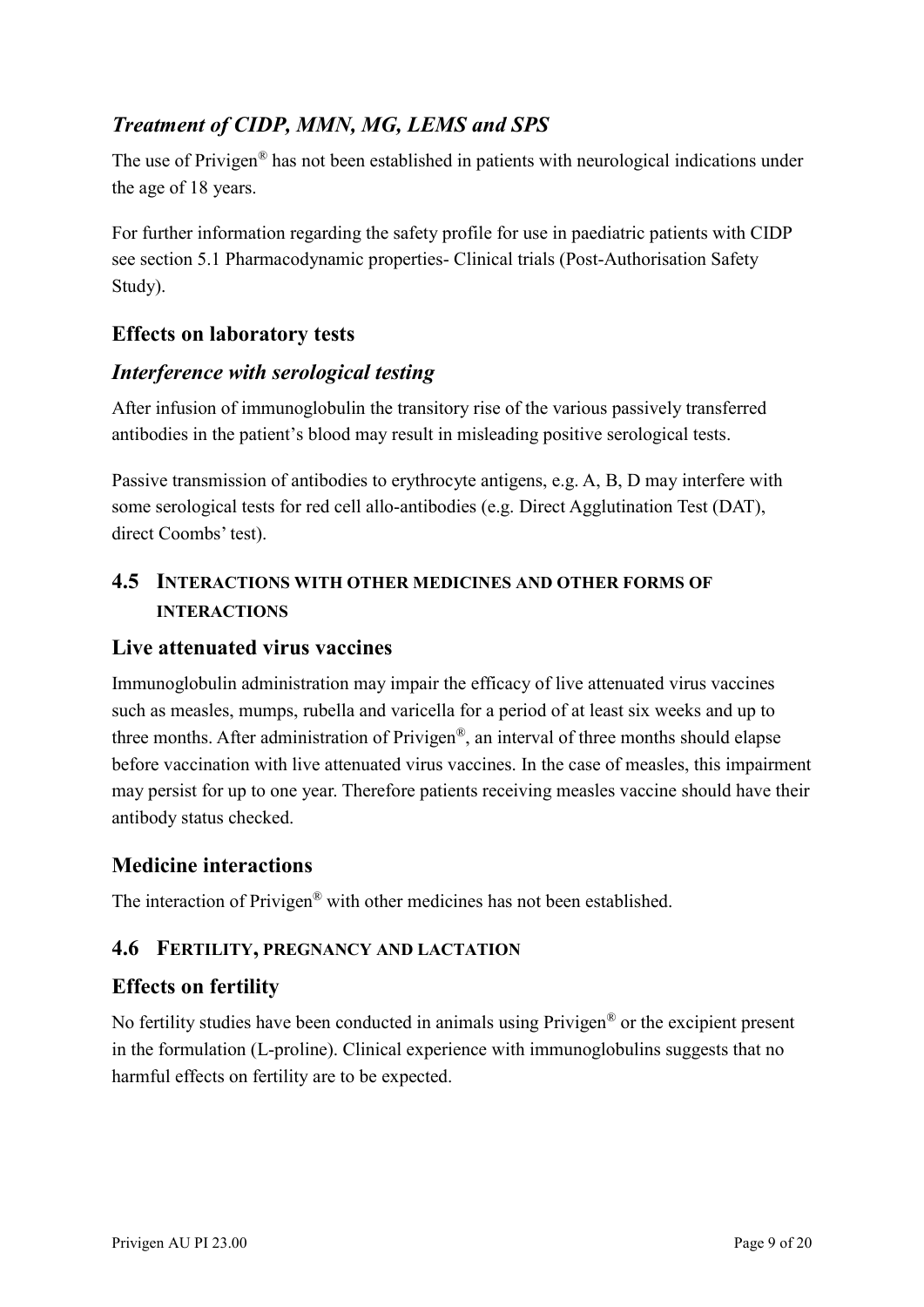## **Use in pregnancy**

The safety of this medicinal product for use in human pregnancy has not been established in controlled clinical trials and therefore should only be given with caution to pregnant women and breast-feeding mothers. IVIg products have been shown to cross the placenta, increasingly during the third trimester. Clinical experience with immunoglobulins suggests that no harmful effects on the course of pregnancy, or on the foetus and the neonate are to be expected.

## **Use in lactation**

Immunoglobulins are excreted into breast milk and may contribute to protecting the neonate from pathogens which have a mucosal portal of entry.

### **4.7 EFFECTS ON ABILITY TO DRIVE AND USE MACHINES**

The ability to drive and operate machines may be impaired by some adverse reactions associated with Privigen®. Patients who experience adverse reactions during treatment should wait for these to resolve before driving or operating machines.

### **4.8 ADVERSE EFFECTS (UNDESIRABLE EFFECTS)**

Intravenously administered human normal immunoglobulins have a well-established history of safety and efficacy in humans.

Adverse reactions such as chills, headache, dizziness, fever, vomiting, allergic reactions, nausea, arthralgia, low blood pressure and moderate back pain may occur occasionally in connection with intravenous administration of human immunoglobulin including Privigen®.

Rarely human immunoglobulin including Privigen® may cause a sudden fall in blood pressure and, in isolated cases, anaphylactic shock, even when the patient has shown no hypersensitivity to previous administration.

Cases of reversible aseptic meningitis and rare cases of transient cutaneous reactions have been observed with human normal immunoglobulin including Privigen®.

Reversible haemolytic reactions have been observed in patients, especially those with blood groups A, B, and AB (non-O blood groups) in immunomodulatory treatment.

Haemolysis has been reported rarely in patients given replacement therapy for PID. Rarely, haemolytic anaemia requiring transfusion may develop after high dose IVIg treatment including Privigen® (see section 4.4 Special warnings and precautions for use- Haemolytic anaemia).

Increase in serum creatinine level and/or acute renal failure have been observed.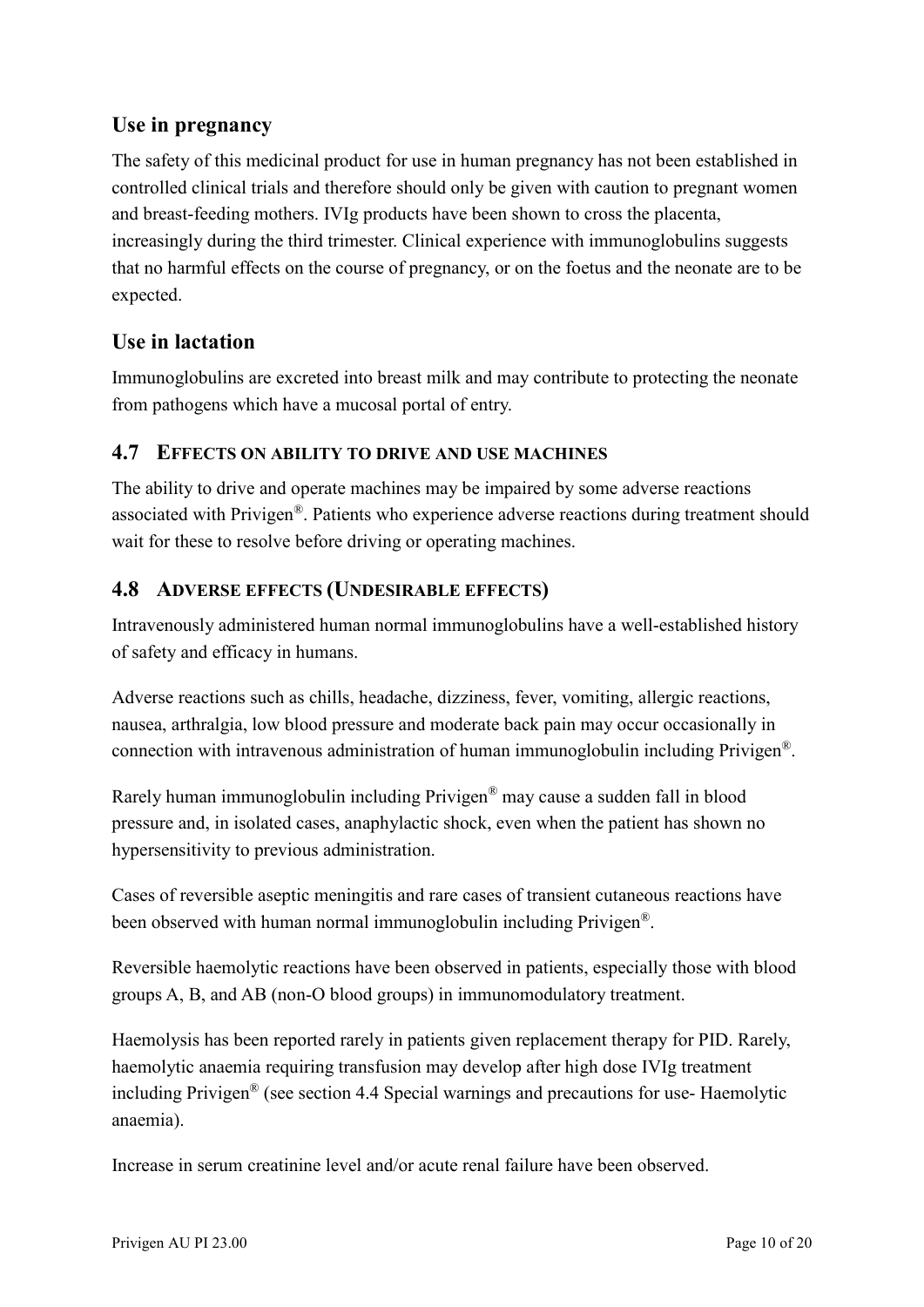Very rarely: transfusion related acute lung injury and thromboembolic reactions such as myocardial infarction, stroke, pulmonary embolism and deep vein thromboses events have been reported (see section 4.4 Special warnings and precautions for use).

## **Tabulated list of adverse reactions**

Seven clinical studies were performed with Privigen®, which included patients with PID, ITP and CIDP. In the pivotal PID study, 80 patients were enrolled and treated with Privigen®. Of these, 72 completed the 12 months of treatment. In the PID extension study, 55 patients were enrolled and treated with Privigen®. Another study in 11 PID patients was conducted in Japan. Two ITP studies were performed with 57 patients each. Two CIDP studies were performed with 28 and 207 patients, respectively.

Most adverse drug reactions (ADRs) observed in the 7 clinical studies were mild to moderate in nature.

**Table 2** shows an overview of the ADRs observed in the 7 clinical studies categorised according to MedDRA System organ class, preferred term level and frequency.

Within each frequency grouping, ADRs are presented in order of decreasing frequency.

| <b>MedDRA</b> System<br><b>Organ Class</b> | <b>Adverse Reaction</b>                                                             | Frequency*  |
|--------------------------------------------|-------------------------------------------------------------------------------------|-------------|
| Infections and<br>infestations             | Aseptic meningitis                                                                  | Uncommon    |
| Blood and lymphatic<br>system disorders    | Anaemia, haemolysis (including haemolytic<br>anaemia) <sup>a</sup> , leukopenia     | Common      |
|                                            | Anisocytosis (including microcytosis),<br>thrombocytosis                            | Uncommon    |
|                                            | Decreased neutrophil count                                                          | Unknown     |
| Immune system<br>disorders                 | Hypersensitivity                                                                    | Common      |
|                                            | Anaphylactic shock                                                                  | Unknown     |
| Nervous system<br>disorders                | Headache (including sinus headache, migraine, head<br>discomfort, tension headache) | Very common |
|                                            | Dizziness (including vertigo)                                                       | Common      |
|                                            | Somnolence, tremor                                                                  | Uncommon    |
| Cardiac disorders                          | Palpitations, tachycardia                                                           | Uncommon    |
| Vascular disorders                         | Hypertension, flushing (including hot flush,<br>hyperaemia), hypotension            | Common      |
|                                            | Thromboembolic events, vasculitis (including<br>peripheral vascular disorder)       | Uncommon    |
|                                            | Transfusion related acute lung injury                                               | Unknown     |

**Table 2: Frequency of Adverse Drug Reactions (ADRs) in clinical studies with Privigen®**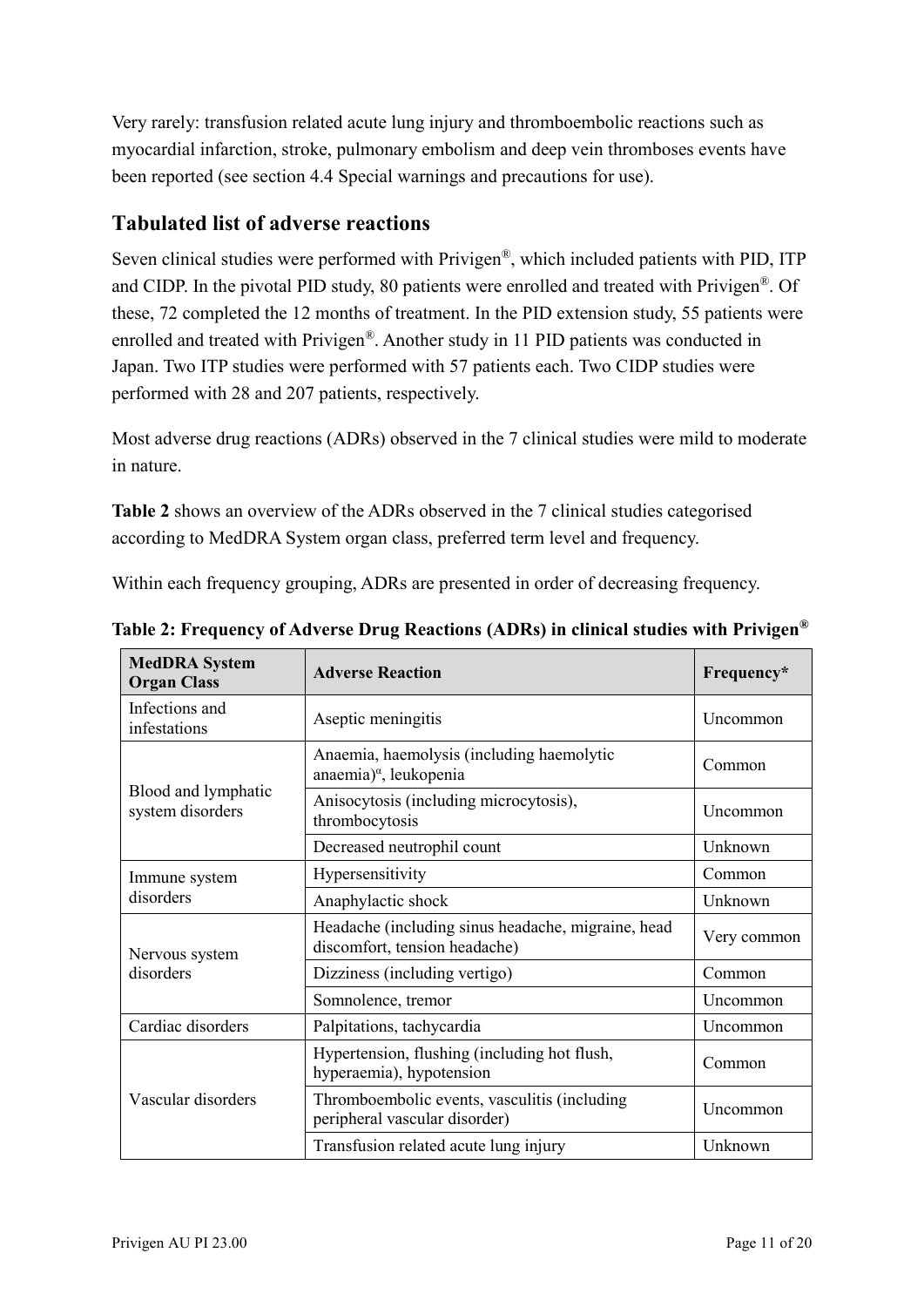| Respiratory, thoracic<br>and mediastinal<br>disorders      | Dyspnoea (including chest pain, chest discomfort,<br>painful respiration)                                                                                                                                                                            | Common      |
|------------------------------------------------------------|------------------------------------------------------------------------------------------------------------------------------------------------------------------------------------------------------------------------------------------------------|-------------|
| Gastrointestinal<br>disorders                              | Nausea, vomiting, diarrhoea, abdominal pain                                                                                                                                                                                                          | Common      |
| Hepatobiliary disorders                                    | Hyperbilirubinaemia                                                                                                                                                                                                                                  | Common      |
| Skin and subcutaneous<br>tissue disorders                  | Skin disorder (including rash, pruritus, urticaria,<br>maculo-papular rash, erythema, skin exfoliation)                                                                                                                                              | Common      |
|                                                            | <b>Exfoliative dermatitis</b>                                                                                                                                                                                                                        | Unknown     |
| Musculoskeletal and<br>connective tissue<br>disorders      | Myalgia (including muscle spasms, musculoskeletal<br>stiffness, musculoskeletal pain)                                                                                                                                                                | Common      |
| Renal and urinary<br>disorders                             | Proteinuria, increased blood creatinine                                                                                                                                                                                                              | Uncommon    |
|                                                            | Acute renal failure                                                                                                                                                                                                                                  | Unknown     |
| General disorders and<br>administration site<br>conditions | Pain (including back pain, pain in extremity,<br>arthralgia, neck pain, facial pain), pyrexia (including<br>chills), influenza like illness (including<br>nasopharyngitis, pharyngolaryngeal pain,<br>oropharyngeal blistering, throat tightness)    | Very common |
|                                                            | Fatigue, asthenia (including muscular weakness)                                                                                                                                                                                                      | Common      |
|                                                            | Injection site pain (including infusion site discomfort)                                                                                                                                                                                             | Uncommon    |
| Investigations                                             | Decreased haemoglobin (including decreased red cell<br>blood count, decreased haematocrit), Coombs' (direct)<br>test positive, increased alanine aminotransferase,<br>increased aspartate aminotransferase, increased blood<br>lactate dehydrogenase | Common      |

\*Frequencies were evaluated according to the following conventions: very common ( $\geq$ 1/10), common ( $\geq$ 1/100 to <1/10), uncommon ( $\geq$ 1/1000 to <1/100). For spontaneous post-marketing ADRs, the reporting frequency is categorised as unknown.

α The frequency is calculated based on studies completed prior to implementation of the immunoaffinity chromatography isoagglutinin reduction step (IAC) into Privigen® production. A reduction in the frequency of haemolytic anaemia was observed following the implementation of the IAC step (see section 5.1 Pharmacodynamic properties- Clinical trials).

# **Paediatric population**

In Privigen® clinical studies with paediatric patients, the frequency, nature and severity of adverse reactions did not differ between children and adults.

# **Reporting suspected adverse effects**

Reporting suspected adverse reactions after registration of the medicinal product is important. It allows continued monitoring of the benefit-risk balance of the medicinal product. Healthcare professionals are asked to report any suspected adverse reactions at www.tga.gov.au/reporting-problems.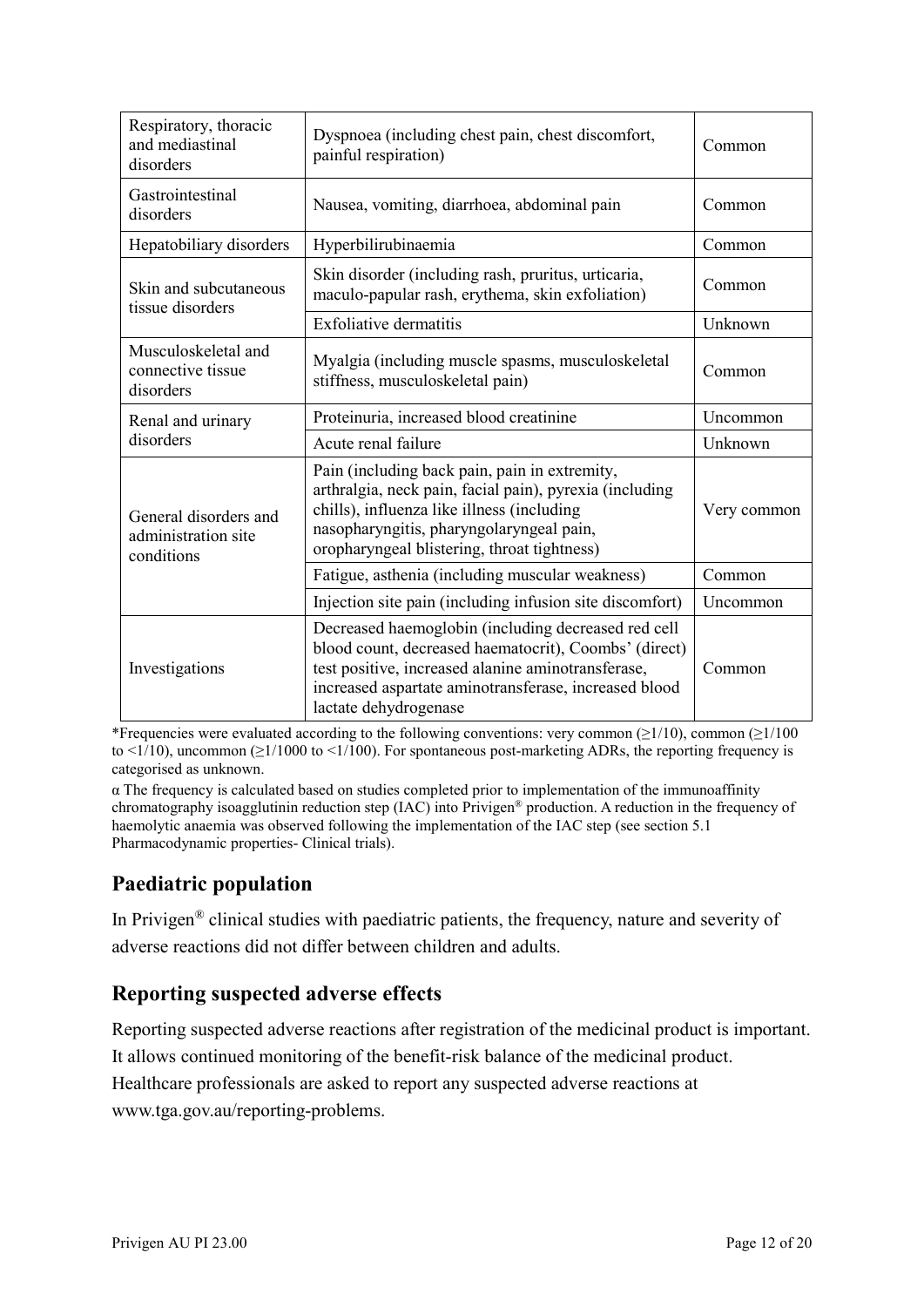### **4.9 OVERDOSE**

Overdose may lead to fluid overload and hyperviscosity, particularly in patients at risk, including elderly patients or patients with cardiac, or renal impairment.

For information on the management of overdose, contact the Poisons Information Centre on 13 11 26 (Australia).

# **5 PHARMACOLOGICAL PROPERTIES**

#### **5.1 PHARMACODYNAMIC PROPERTIES**

The manufacturing process for Privigen® includes the following steps: ethanol precipitation of the IgG plasma fraction, followed by octanoic acid fractionation and incubation at pH 4. Subsequent purification steps comprise: depth filtration, anion exchange chromatography, immunoaffinity chromatography to specifically reduce blood group A and B antibodies (isoagglutinins A and B, see section 4.8 Adverse effects (Undesirable effects), section 5.1 Pharmacodynamic properties- Clinical trials) and a virus filtration step that can remove particles to a size of 20 nm.

### **Mechanism of action**

Privigen® contains mainly IgG that are present in the normal human population and that show a broad spectrum of functionally intact antibodies against infectious agents. Privigen<sup>®</sup> is prepared from plasma from 1000 or more human donors. The IgG subclass distribution in Privigen® corresponds approximately to that of native human plasma. The Fc and Fab functions of the IgG molecule are retained.

The formulation of Privigen® minimises the formation of IgG dimers. The minimisation of IgG dimers is important for the tolerability of the product.

In replacement therapy adequate doses of Privigen® may restore abnormally low IgG levels to within the normal range.

The mechanism of action in indications other than replacement therapy is not fully elucidated, but includes immunomodulatory effects.

## **Clinical trials**

The safety and efficacy of Privigen<sup>®</sup> was evaluated in 5 prospective, open-label, single-arm, multicentre studies carried out: in Europe (ITP, PID and CIDP studies), Japan (PID and CIDP studies) and in the US (PID and CIDP studies).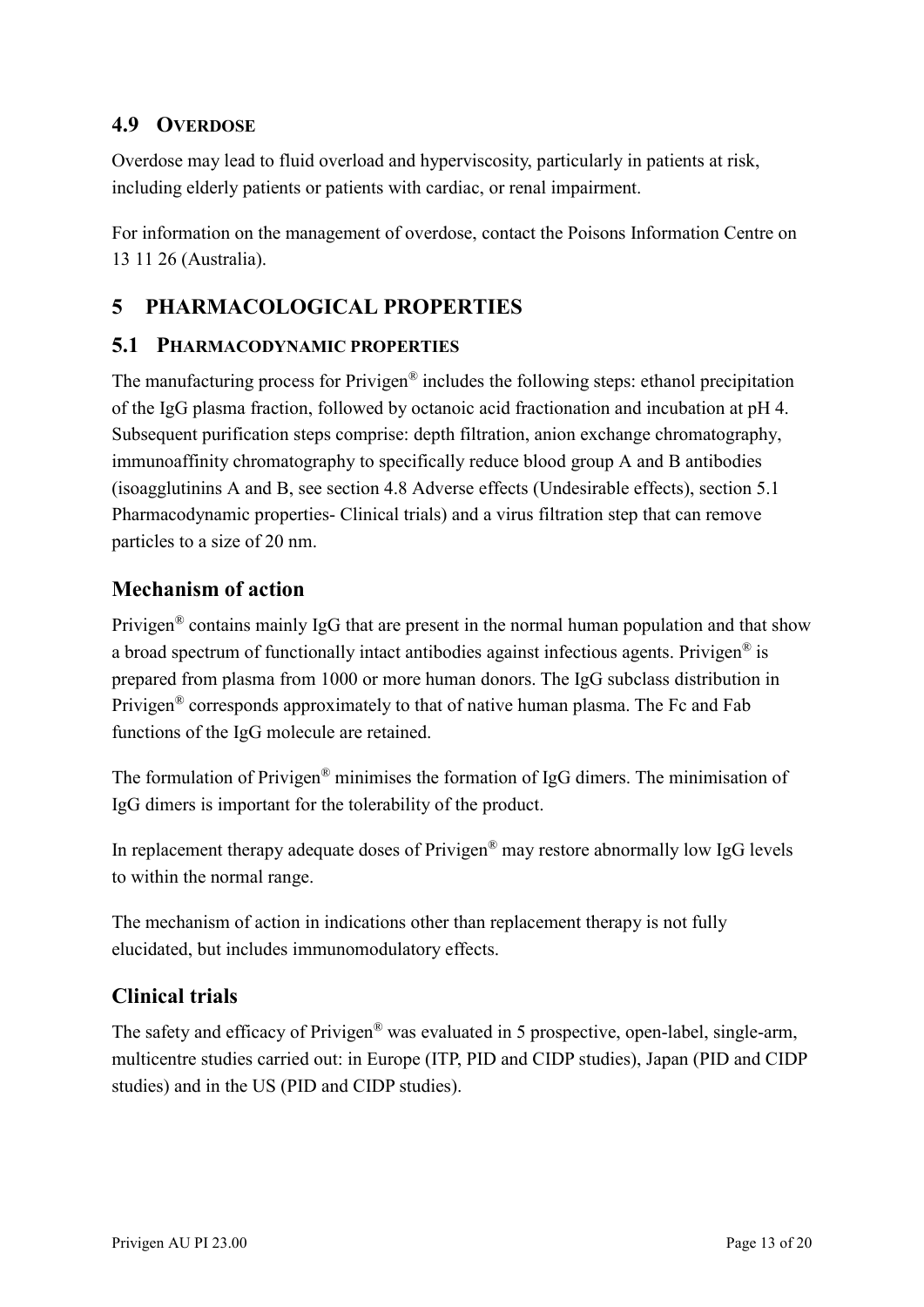Additional safety data were collected in a Post-Authorisation Safety Study (PASS), an observational retrospective cohort study in patients with various immunological conditions performed in the US.

# *Treatment of Primary Immunodeficiency Diseases (PID)*

In the PID study, a total of 80 patients between 3 and 69 years of age were treated with a median dose of 200 to 888 mg/kg body weight (bw) for a maximum of 12 months. The administration of Privigen® every 3 or 4 weeks resulted in stable serum IgG trough levels throughout the treatment period with mean IgG trough levels ranging from 8.84 g/L to  $10.27 \text{ g/L}$ .

The primary endpoint was the annual rate of acute Serious Bacterial Infections (SBI), defined as pneumonia, bacteraemia/septicaemia, osteomyelitis/septic arthritis, bacterial meningitis, and visceral abscess, per subject, per year. The observed annual rate of acute SBI was 0.08 infections per subject per year (upper 1-sided 97% CI 0.182), which met the predefined success rate of less than one acute SBI per subject, per year.

The secondary endpoints in the PID study included: rate of any infection (3.55 per subject year), days out of work/school/day care/unable to perform normal activities due to illness (7.94 days, per subject year), days of hospitalisation (2.31 days, per subject year), and use of antibiotics (87.4 days, per subject year).

An open-label, single-arm phase 3 study conducted in Japan assessed the PK and safety of Privigen® in 11 subjects with PID.

# *Treatment of Idiopathic Thrombocytopenic Purpura (ITP)*

A total of 57 patients aged 15 to 69 years with chronic ITP and a platelet count of  $\leq$ 20 x 10<sup>9</sup>/L were treated with 1 g/kg bw of Privigen<sup>®</sup> on each of the two consecutive days. A rise in platelet count to at least 50 x  $10^9$ /L within 7 days after the first infusion was observed in 46 of the 57 patients studied. The median time to achieve this platelet response was 2.5 days after the first infusion (primary endpoint). After day one (i.e. on day two prior to the second dosing) 43% of the patients reached this response. For those patients who responded, the median duration of platelet count  $\geq 50 \times 10^9$ /L was 15.4 days (range: 1 to  $>82$  days).

## *Treatment of neurological disorders*

### **Chronic Inflammatory Demyelinating Polyneuropathy (CIDP)**

In the first CIDP study, a prospective multicentre open-label trial (PRIMA-Privigen® Impact on Mobility and Autonomy study), 28 patients with CIDP (13 patients were and 15 patients were not on IVIg treatment at study screening) received a loading dose of 2 g/kg bw given over 2–5 days followed by up to 7 maintenance doses of 1 g/kg bw over 1–2 days every 3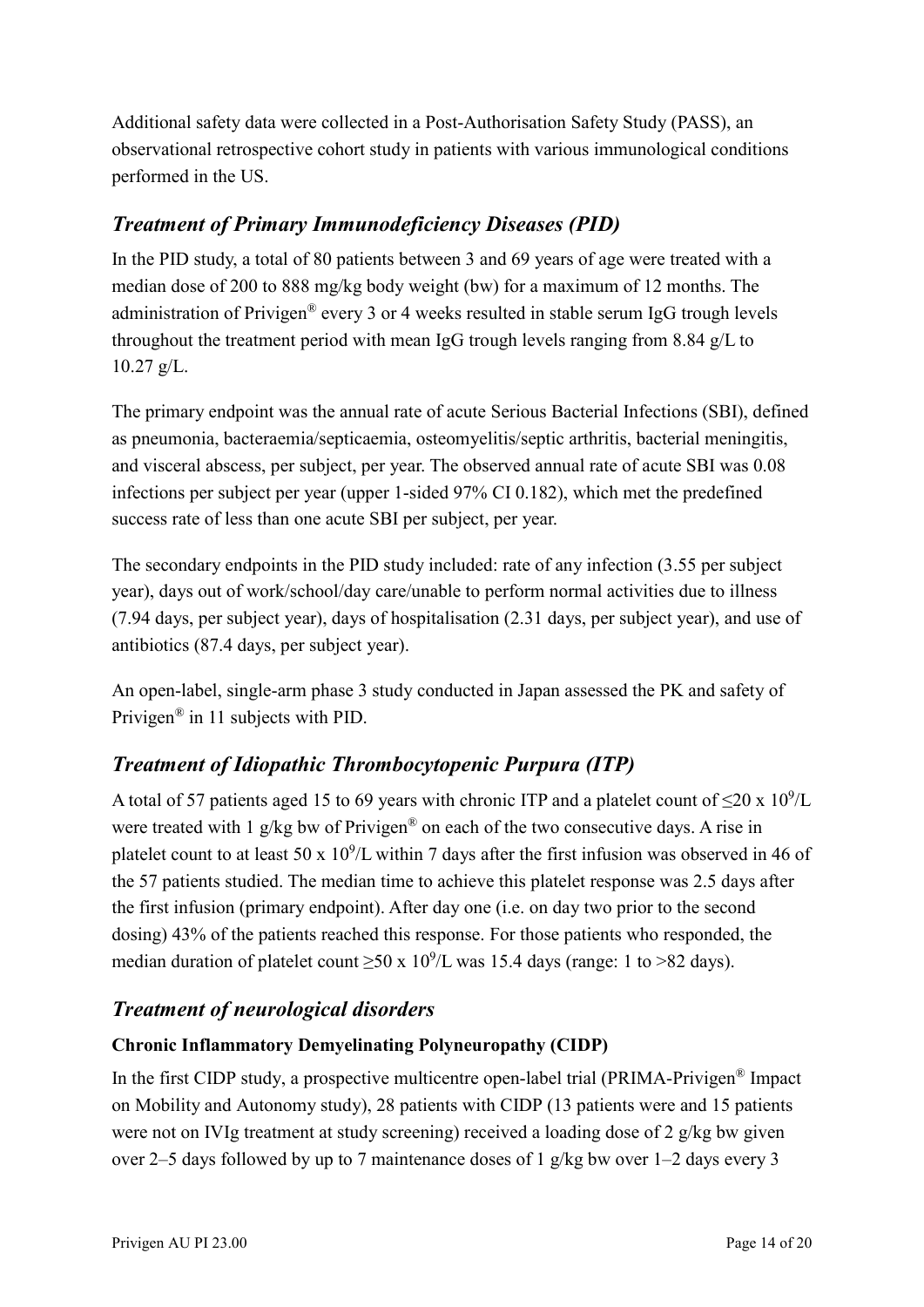weeks. Patients on IVIg treatment at study screening were withdrawn from IVIg treatment until confirmed deterioration had occurred before the start of Privigen® treatment. On the adjusted 10-point INCAT (Inflammatory Neuropathy Cause and Treatment) scale a clinically meaningful improvement of at least 1-point from baseline to treatment week 25 was observed in 17 out of 28 patients. The INCAT responder rate therefore, was 60.7% (95% confidence interval [42.41, 76.43]). 53% (9/17) of the responding patients responded after receiving the initial induction dose at week 4 and 94% (16/17) of patients responded by week 10.

In the second CIDP clinical study, a prospective, multicentre, randomised, placebo-controlled study (PATH-Polyneuropathy and Treatment with Hizentra®), 207 subjects with CIDP received Privigen® in the pre-randomisation phase of the study. All subjects had previously received IVIg treatment for at least 8 weeks prior to entering the study. IVIg-dependence was confirmed by clinically evident deterioration during an IVIg withdrawal phase of up to 12 weeks. In subjects who were IVIg-dependent 207 received a Privigen® loading dose of 2 g/kg bw, followed by up to 4 Privigen<sup>®</sup> maintenance doses of 1 g/kg bw every 3 weeks for up to 13 weeks.

Following clinical deterioration during IVIg withdrawal, clinical improvement of CIDP was primarily defined by a decrease of  $\geq 1$  point in the adjusted INCAT score. Additional measures of CIDP improvement were a Rasch-built Overall Disability Scale (R-ODS) increase of ≥4 points, a mean grip strength increase of ≥8 kPa, or a Medical Research Council (MRC) sum score increase of  $\geq$ 3 points. Overall, 91% of subjects (188 patients) showed improvement in at least one of the criteria above by week 13.

By adjusted INCAT score, the responder rate by week 13 was 72.9% (151 / 207 patients), with 149 patients responding already by week 10. A total of 43 of the 207 patients achieved a better CIDP status as assessed by adjusted INCAT score compared to their CIDP status at study entry.

The comparability of the response rates by adjusted INCAT score between the PRIMA and PATH studies are shown in **Figure 1**.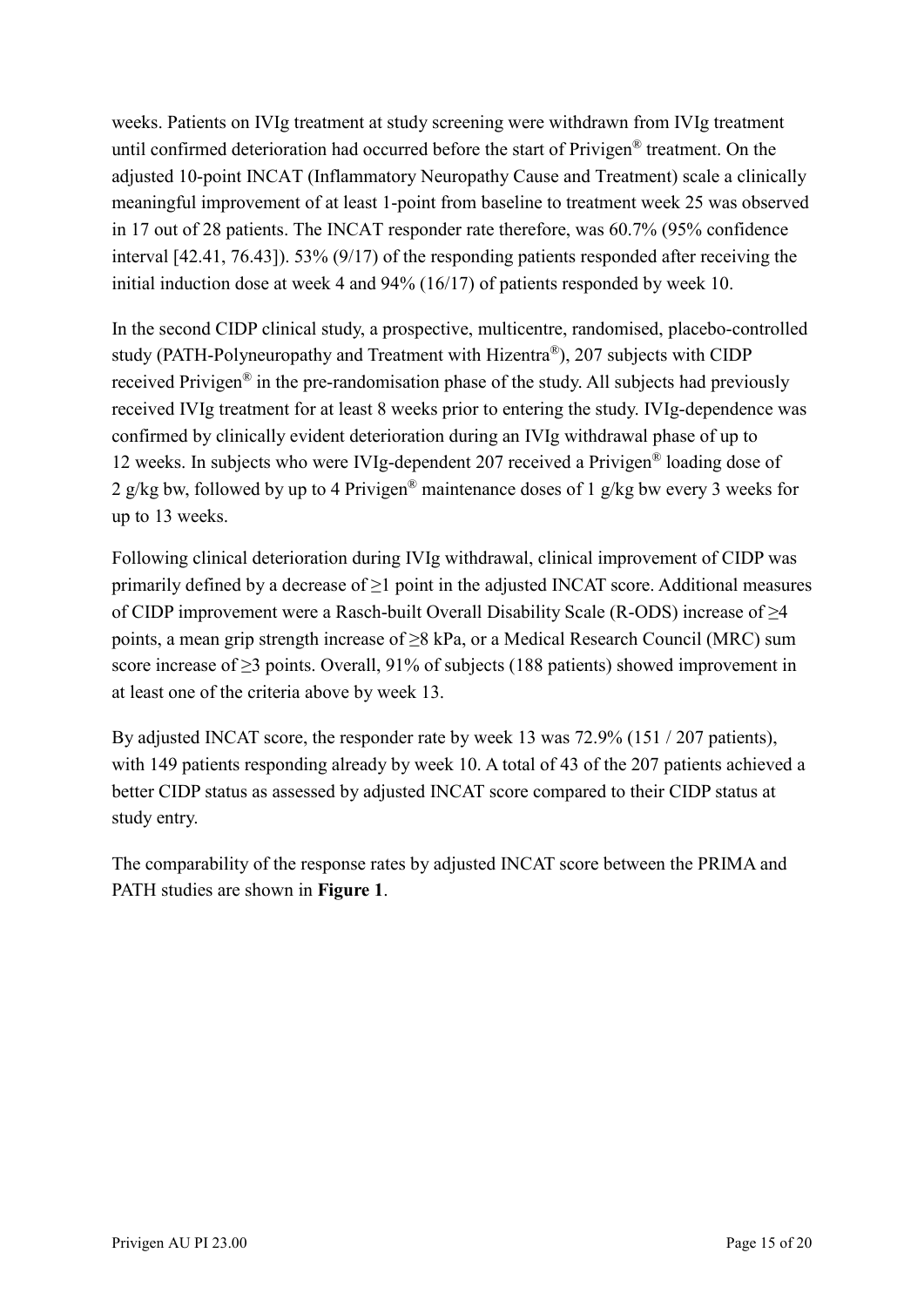#### **Figure 1. Percentage of Responders (Adjusted INCAT Score)**





The mean improvement at the end of the treatment period in adjusted INCAT score compared to reference visit was 1.4 points in the PRIMA study (1.8 points in IVIg-pretreated subjects) and 1.2 points in PATH study.

In PRIMA, the percentage of responders based on MRC score (defined as an increase by ≥3 points) was 85% (87% in the IVIg-untreated and 82% in IVIg-pretreated) and 57% in PATH. The overall median time to first MRC sum score response in PRIMA was 6 weeks (6 weeks in the IVIg-untreated and 3 weeks in the IVIg-pretreated) and 9.3 weeks in PATH. MRC sum score in PRIMA improved by 6.9 points (7.7 points for IVIg-untreated and 6.1 points for IVIg-pretreated) and by 3.6 points in PATH. The grip strength of the dominant hand improved by 14.1 kPa (17.0 kPa in IVIg-untreated and 10.8 kPa in IVIg-pretreated subjects) in the PRIMA study, while in PATH the grip strength of the dominant hand improved by 12.2 kPa. For the non dominant hand similar results were observed in both studies, PRIMA and PATH.

Overall the efficacy and safety profiles of Privigen® in the PRIMA and the PATH studies in CIDP patients were comparable.

Privigen® has comparable characteristics to other IVIg products that have been used in the management of Chronic Inflammatory Demyelinating Polyneuropathy (CIDP), Multifocal Motor Neuropathy (MMN), Myasthenia Gravis (MG), Lambert-Eaton Myasthenic Syndrome (LEMS) and Stiff Person Syndrome (SPS). In addition, the adverse reactions reported in the literature for IVIg when used in these indications were comparable with those reported for other indications. It is therefore expected that Privigen® will have a comparable efficacy and safety profile to other IVIg products in the management of these indications.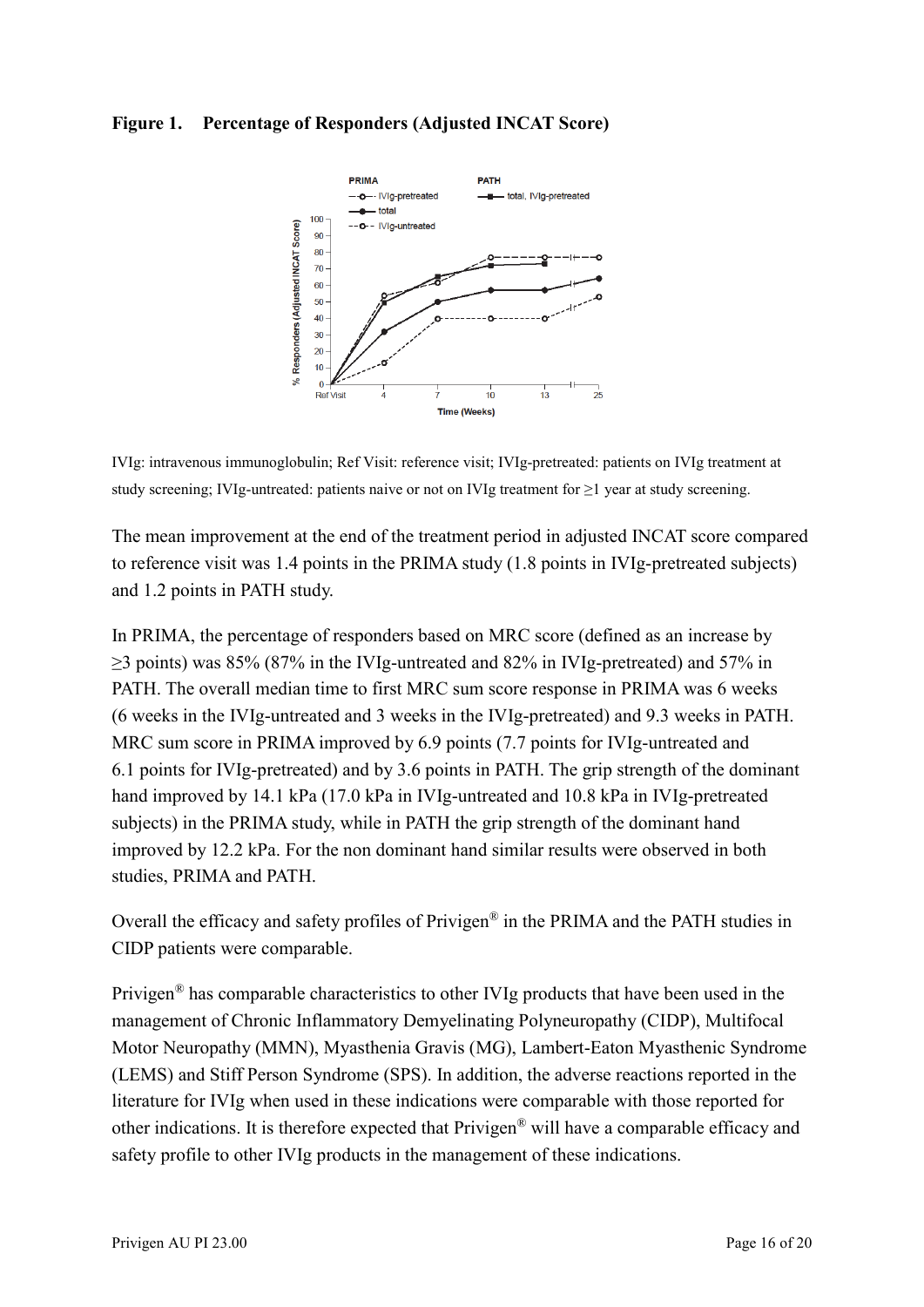There are several randomised controlled clinical trials in the literature demonstrating the efficacy and safety of the use of IVIg in the treatment of patients with CIDP, MMN and MG. Whilst the evidence for the efficacy of IVIg in the management of CIDP and acute exacerbations of MG is clear, data for the treatment of chronic MG and MMN is not as definitive. Clinical trials for the use of IVIg for MMN showed an increase in muscle strength but no impact on the disability scale.

The efficacy and safety of IVIg in the treatment of patients with stiff person syndrome and LEMS has only been demonstrated in a single randomised controlled clinical trial for each condition.

# *Post-Authorisation Safety Study (PASS) in patients with various immunological conditions*

In an observational hospital-based retrospective cohort PASS, the risk of haemolytic anaemia following Privigen® therapy was evaluated in patients with various immunological conditions across 2 time periods. The risk of haemolytic anaemia was assessed prior (baseline) and after the implementation of a risk minimisation measure, the introduction of the IAC step in the Privigen® manufacturing process. The IAC step was shown to produce a 2-titre step reduction of isoagglutinins, from a median anti-A of 32 to 8 and from a median anti-B of 16 to 4.

Of the 9439 patients who received Privigen® prior to the introduction of the IAC step, 47 cases of haemolytic anaemia were identified. Following the introduction of IAC, 7759 patients received Privigen®, with 4 cases of haemolytic anaemia. A statistically significant reduction of 89% in the rate of haemolytic anaemia (based on an incidence rate ratio of 0.11; adjusted for in-/outpatient setting, age, sex, Privigen<sup>®</sup> dose and indication for Privigen<sup>®</sup> use; one-sided p-value <0.01) was observed after implementation of the IAC step compared to baseline.

The reduction in probable haemolytic anaemia incidence rate after IAC implementation versus baseline was especially pronounced in patients treated with Privigen® doses  $\geq$ 0.75 g/kg bw. These calculations are estimated from the demographic characteristics.

Additionally, 28 paediatric patients with CIDP <18 years of age were identified throughout the entire study period from 1 January 2008 to 30 April 2019. None of the paediatric patients given a total of 486 Privigen® administrations experienced haemolytic anaemia, AMS, acute renal failure, severe anaphylactic reaction or a thromboembolic event. Two out of 28 patients experienced a moderate anaphylactic reaction equating to 7.1% of the patients, and 0.4% of all 486 Privigen® administrations.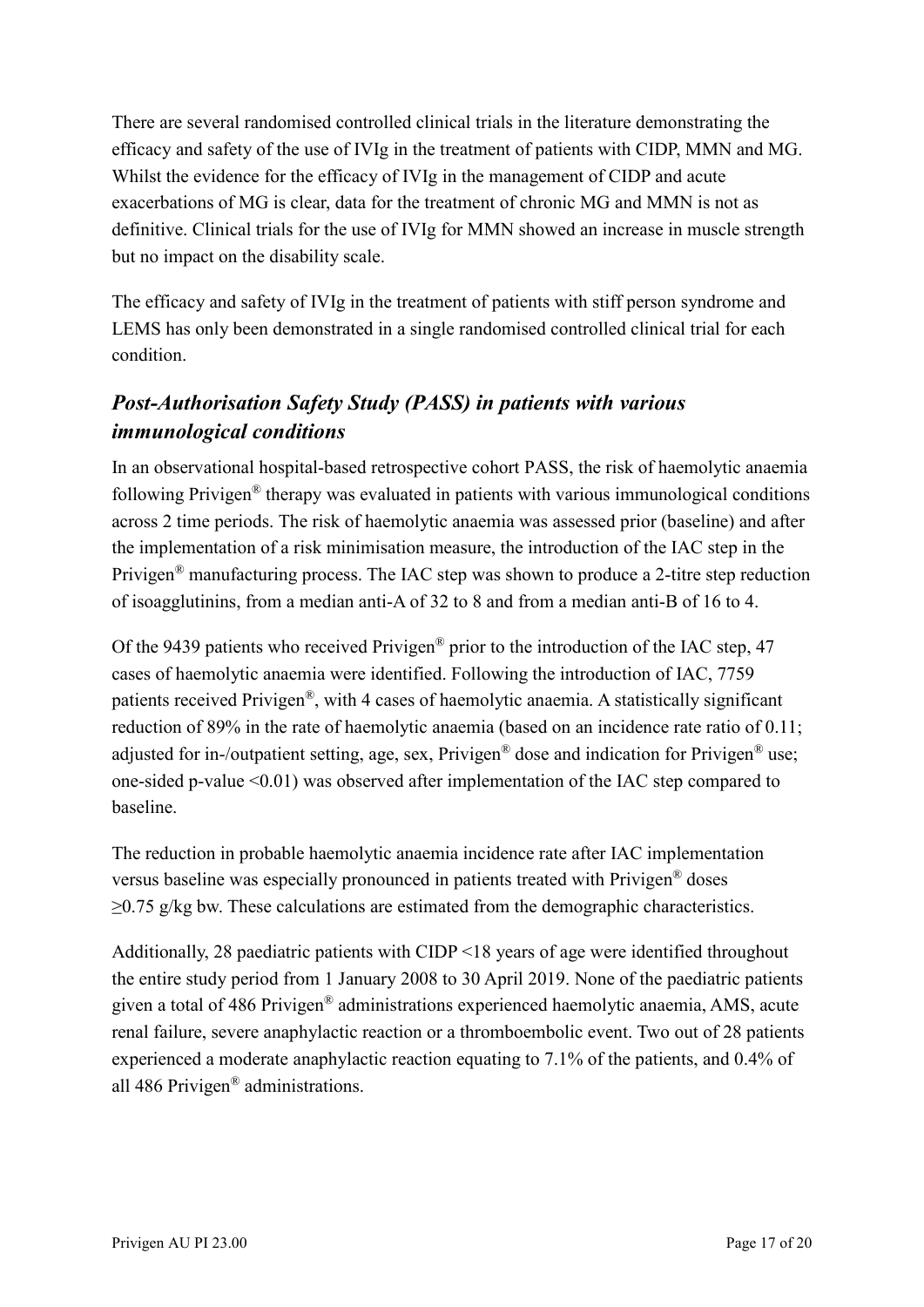#### **5.2 PHARMACOKINETIC PROPERTIES**

Human normal immunoglobulin is immediately and completely bioavailable in the recipient's circulation after intravenous administration. It is distributed relatively rapidly between plasma and extravascular fluid. After approximately 3–5 days, equilibrium is reached between the intra- and extravascular compartments.

The pharmacokinetic parameters for Privigen<sup>®</sup> were determined in a clinical study in Primary Immunodeficiency Diseases (PID) patients (see section 5.1 Pharmacodynamic properties-Clinical trials). Twenty-five patients (aged 13 to 69 years) participated in the pharmacokinetic assessment (see **Table 3**). The median half-life of Privigen® in PID patients was 36.6 days. This half-life may vary from patient to patient, particularly in patients with primary immunodeficiencies.

**Table 3: Pharmacokinetic parameters of Privigen® in 25 PID patients**

| <b>Parameter</b>             | <b>Median (Range)</b> |
|------------------------------|-----------------------|
| $C_{\text{max}}$ (peak, g/L) | $23.4(10.4 - 34.6)$   |
| $C_{\min}$ (trough, $g/L$ )  | $10.2(5.8-14.7)$      |
| $t_{\frac{1}{2}}$ (days)     | $36.6(20.6 - 96.6)$   |

 $C_{\text{max}}$ , maximum serum concentration.

 $C_{\text{min}}$ , trough minimum serum concentration.

t½, elimination half-life.

IgG and IgG-complexes are broken down in cells of the reticuloendothelial system.

### **5.3 PRECLINICAL SAFETY DATA**

### **Genotoxicity**

No genotoxicity studies have been conducted with Privigen®. The excipient L-proline was not genotoxic in a standard array of genotoxicity tests.

## **Carcinogenicity**

No carcinogenicity studies have been conducted with Privigen**®**.

# **6 PHARMACEUTICAL PARTICULARS**

### **6.1 LIST OF EXCIPIENTS**

Refer to Section 2 Qualitative and quantitative composition.

### **6.2 INCOMPATIBILITIES**

Refer to Section 4.2 Dose and method of administration.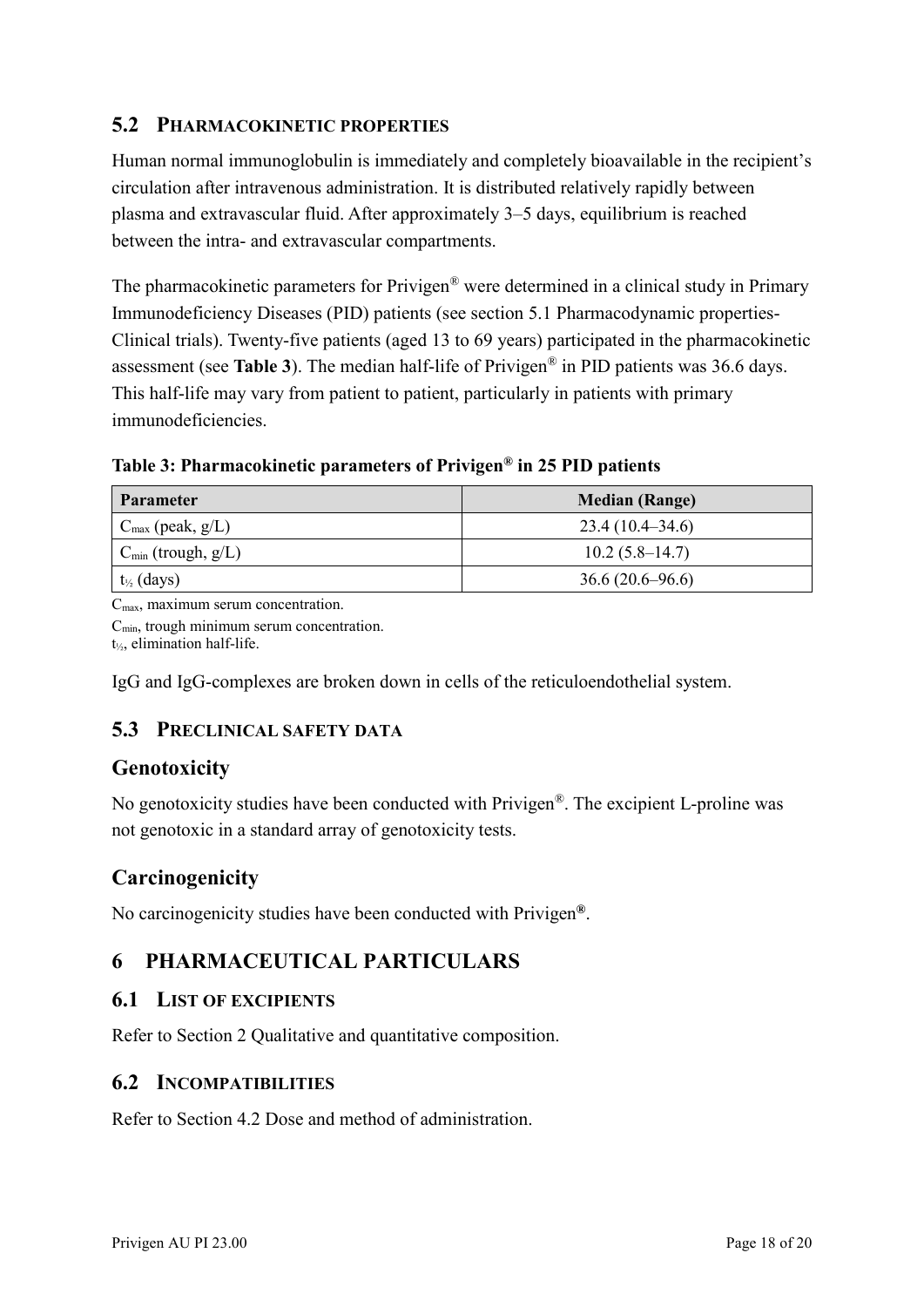### **6.3 SHELF LIFE**

In Australia, information on the shelf life can be found on the public summary of the Australian Register of Therapeutic Goods (ARTG). The expiry date can be found on the packaging.

#### **6.4 SPECIAL PRECAUTIONS FOR STORAGE**

Store below 25°C (Do not freeze).

Do not shake.

Keep the bottle in the outer carton in order to protect from light.

Do not use after the expiry date printed on the carton and the label.

#### **6.5 NATURE AND CONTENTS OF CONTAINER**

Privigen<sup>®</sup> is presented as a 10% (100 g/L) solution for intravenous infusion. The solution is dispensed into a clear glass bottle and closed with a latex-free rubber stopper and aluminium crimp cap, with a plastic flip-off disc providing a tamper-evident seal.

The product is supplied in the following pack sizes:

- One bottle of 50 mL solution containing 5 g human normal immunoglobulin.
- One bottle of 100 mL solution containing 10 g human normal immunoglobulin.
- One bottle of 200 mL solution containing 20 g human normal immunoglobulin.
- One bottle of 400 mL solution containing 40 g human normal immunoglobulin.

### **6.6 SPECIAL PRECAUTIONS FOR DISPOSAL**

In Australia, any unused medicine or waste material should be disposed of in accordance with local requirements.

#### **6.7 PHYSICOCHEMICAL PROPERTIES**

#### **Chemical structure**

No data available

#### **CAS Number**

9007-83-4

### **7 MEDICINE SCHEDULE (POISONS STANDARD)**

S4